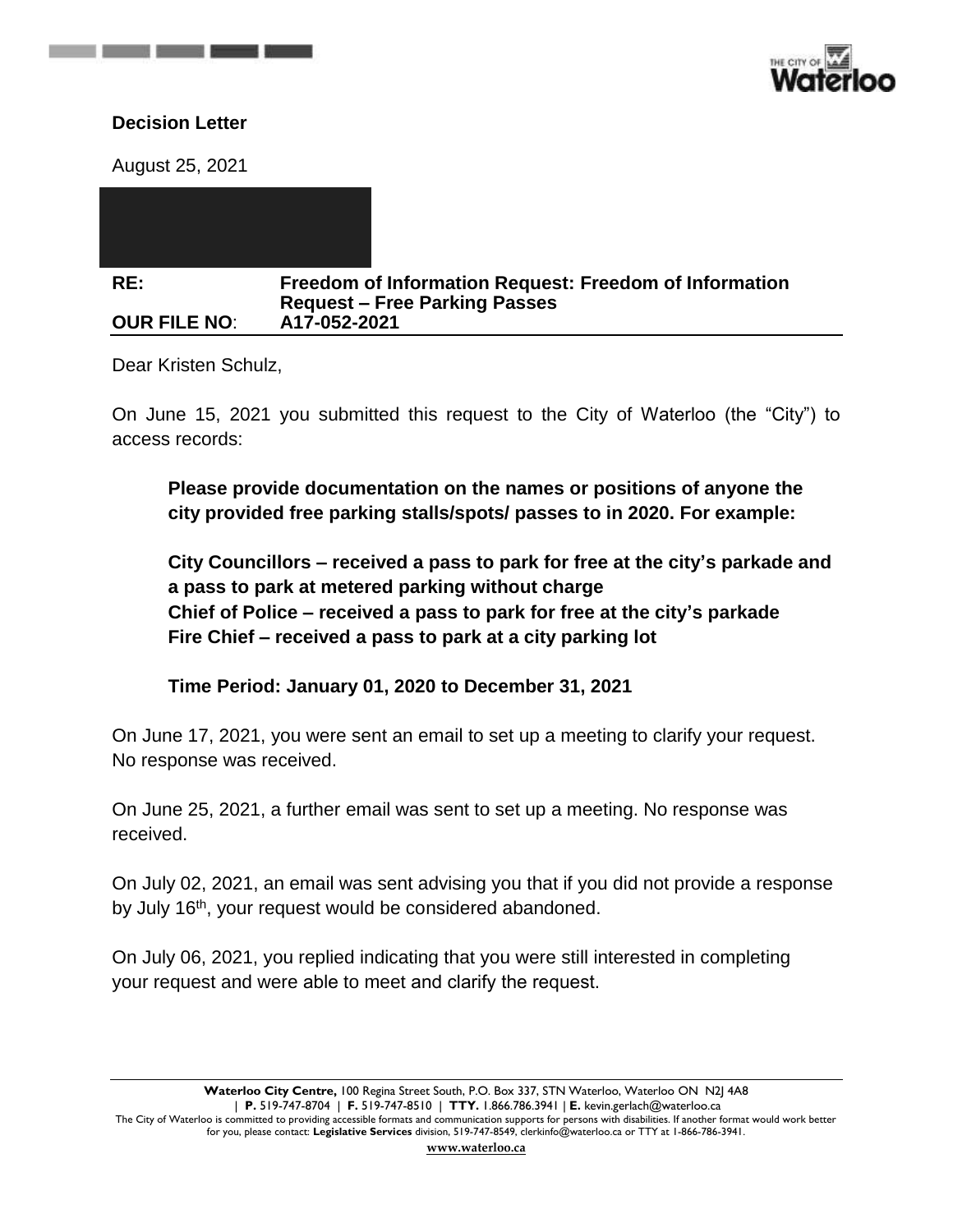

On July 07, 2021, following a telephone meeting, you were provided with a copy of the City's Employee Paid Parking Policy and asked to review it and clarify your request based on the terms of the policy.

On July 16, 2021, you provided clarification on your request that you were seeking information on any people who were permitted to park on City parking spaces where they would otherwise be required to pay.

On July 19, 2021, an email was sent requesting further clarification on:

the control of the control of the control of

- Whether the request was limited to employees and elected officials
- Whether the request was limited to annual passes
- Whether the request was limited to the lots described in the Employee Paid Parking Policy

On August 04, 2021, you clarified that you were only seeking records on employees and elected officials receiving annual passes covering all lots where a monthly parking pass could be issued.

Search requests for records were sent to our Economic Development division and our Revenue and Accounting division for records listing the names or positions of employees or elected officials receiving annual passes without being charged a fee.

No records were identified in the search as responding to your request, indicating that no such records are in the custody of the City.

The Act allows the City to recover costs related to searching for records, preparing records for release, and copying expenses (see section 45 and Ontario Regulation 823).

Please note that we have waived these costs at this time, however other costs may apply as a result of any future appeal, review, or new request.

You may request a review of this decision by submitting an appeal request with the Office of the Information and Privacy Commissioner (IPC) within 30 days from the date of this letter.

If you would like to appeal this decision, please provide the IPC with the following: